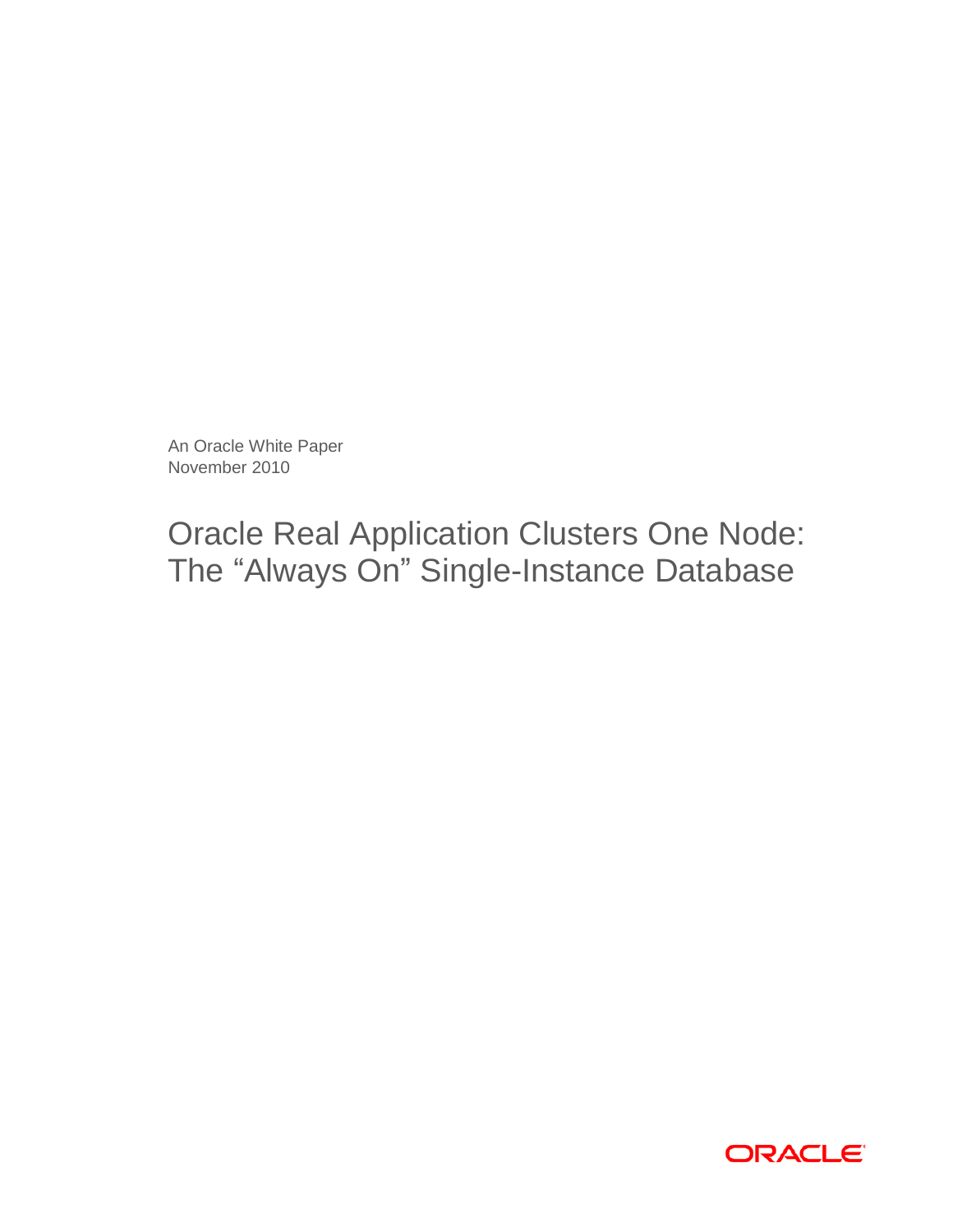| Test and Development Platform for Oracle RAC  11 |  |
|--------------------------------------------------|--|
| Other Unique Benefits of Oracle RAC One Node  12 |  |
|                                                  |  |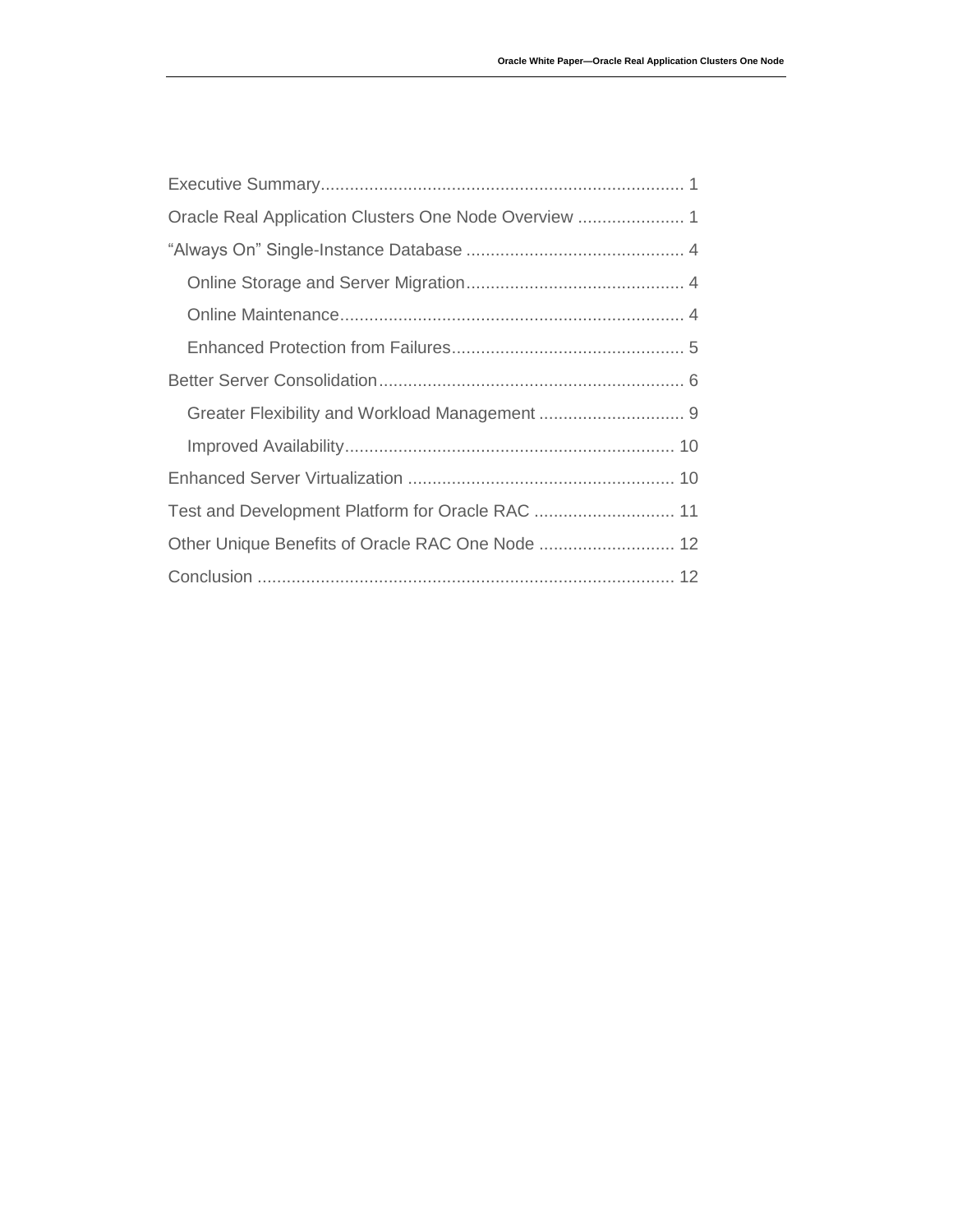# <span id="page-2-0"></span>Executive Summary

Oracle Real Application Clusters (RAC) One Node is a new option to the Oracle Database 11g Release 2 Enterprise Edition. It provides enhanced high availability for single-instance databases, protecting from both planned and unplanned downtime.

Oracle RAC One Node provides:

- Always on single-instance database services
- Better consolidation for database servers
- Enhanced server virtualization
- Lower cost development and test platform for full RAC

In addition it allows customers to consolidate database storage, standardize their database environment, and, should the need arise, upgrade to a full multi-node Oracle RAC database without downtime or disruption.

## <span id="page-2-1"></span>Oracle Real Application Clusters One Node Overview

## **With Oracle Database 11g Release 2, Oracle introduces Oracle Real Application Clusters (RAC) One Node, a new feature that provides always on availability for single-instance databases.**

Availability is a growing concern for all customers. Information, and the databases underlying that information, has become more and more integral to business processes and products. Windows of downtime for planned maintenance no longer exist, as users all over the world are dependent on access to data. To meet service levels with reduced staffing requires infrastructures that automatically recover from failures without administrator intervention.

Oracle RAC One Node leverages the capabilities of Oracle RAC to extend Oracle RAC's availability benefits to single-instance databases. Single-instance databases can now enjoy online maintenance, including online server and storage replacement, online operating system upgrades and patching, online database patching, and automatic recovery from software and hardware failures.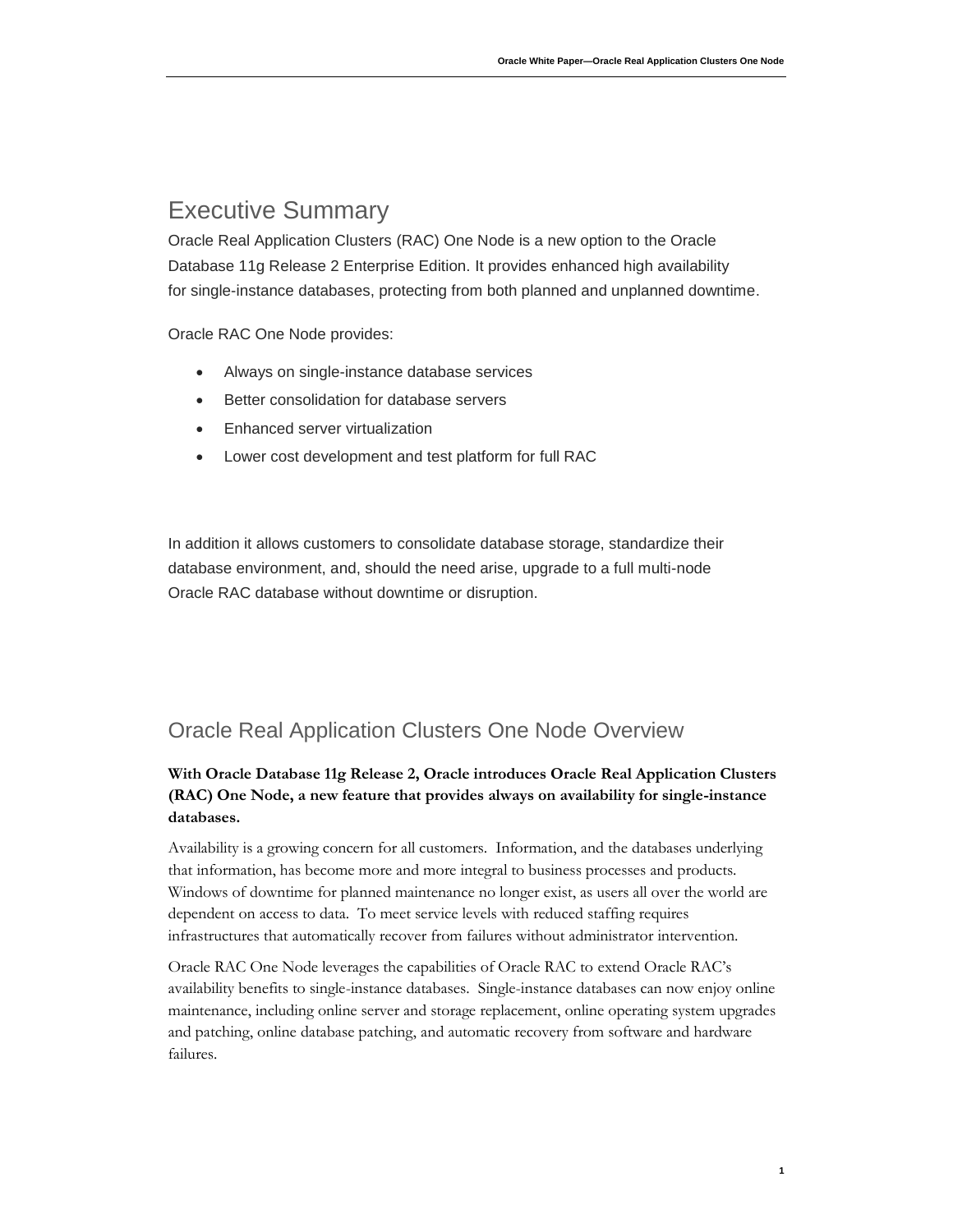Oracle RAC One Node provides more than just always on availability. Its ability to online migrate instances from one server to another enable customers to better consolidate their databases, vastly improving on the rudimentary server consolidation offered by server virtualization. When used in conjunction with server virtualization products like Oracle VM, Oracle RAC One Node enhances the benefits of virtualization, leveraging the strengths of both products. The figure below represents a typical RAC One Node deployment.



In this example configuration, we have five single-instance Oracle RAC One Node databases running in a cluster of three servers:

- Server A is hosting Oracle RAC One Node databases DB A and DB B
- Server B is hosting database DB C and server C is hosting databases DB D and DB E.
- Each server runs one OS.
- In servers A and C above, multiple databases are consolidated onto a single OS.

This deployment itself provides many consolidation benefits. However, online database relocation, a unique feature of Oracle RAC One Node that provides live migration of databases across nodes in the cluster, enables many additional benefits.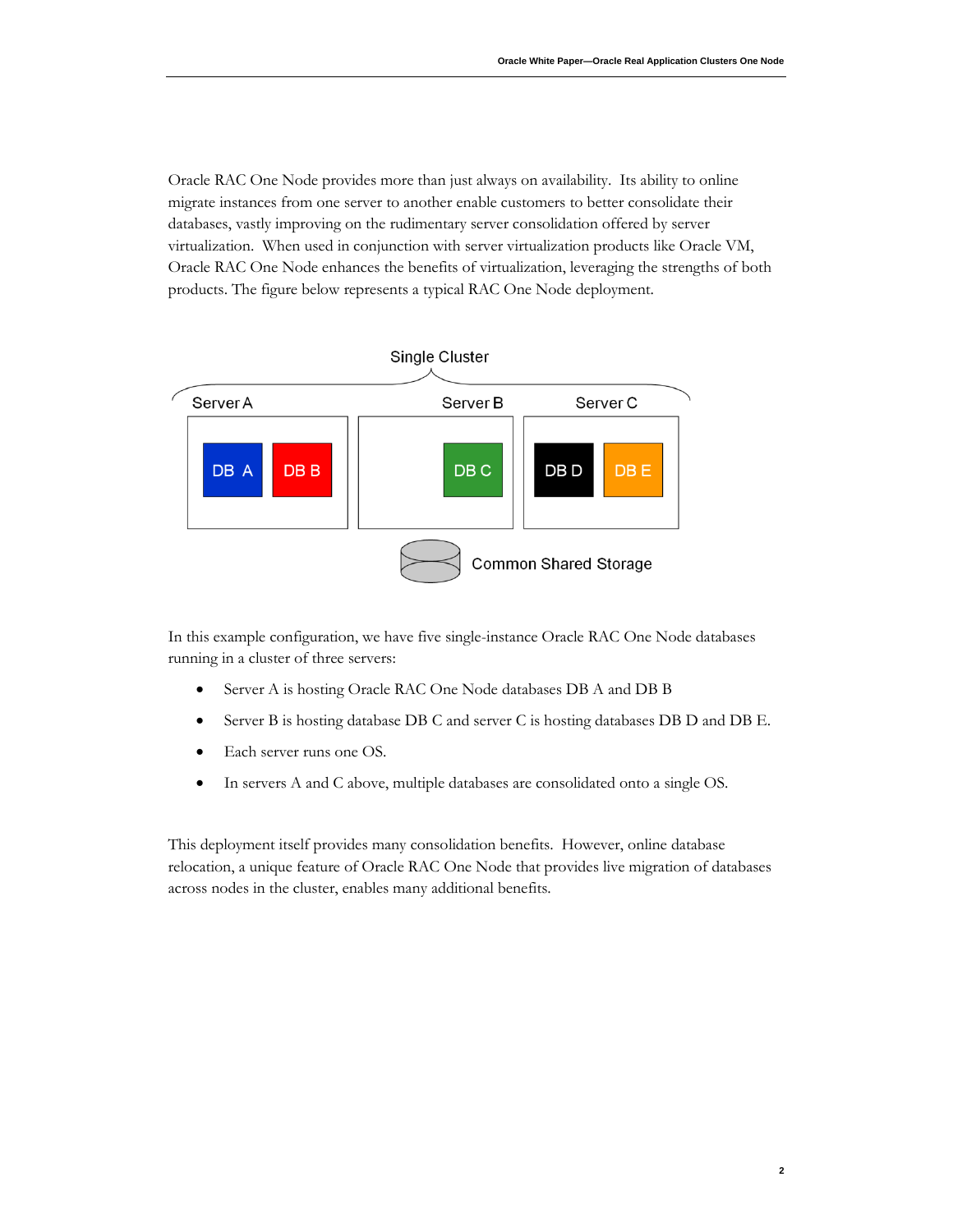

Below is a depiction of **Oracle RAC One Node online database relocation**:

Online database relocation allows an online migration of a database from one server to another server. Online database relocation leverages the ability of Oracle Real Application Clusters to simultaneously run multiple instances servicing a single database.

In the figure above, the DB B RAC One Node database on Server A is migrated to Server B. Oracle RAC One Node starts up a second DB B instance on server B, and for a short period of time runs in an active-active configuration.

As connections complete their transactions on server A, they are migrated to the instance on server B. Once all the connections have migrated, the instance on server A is shutdown and the migration is complete.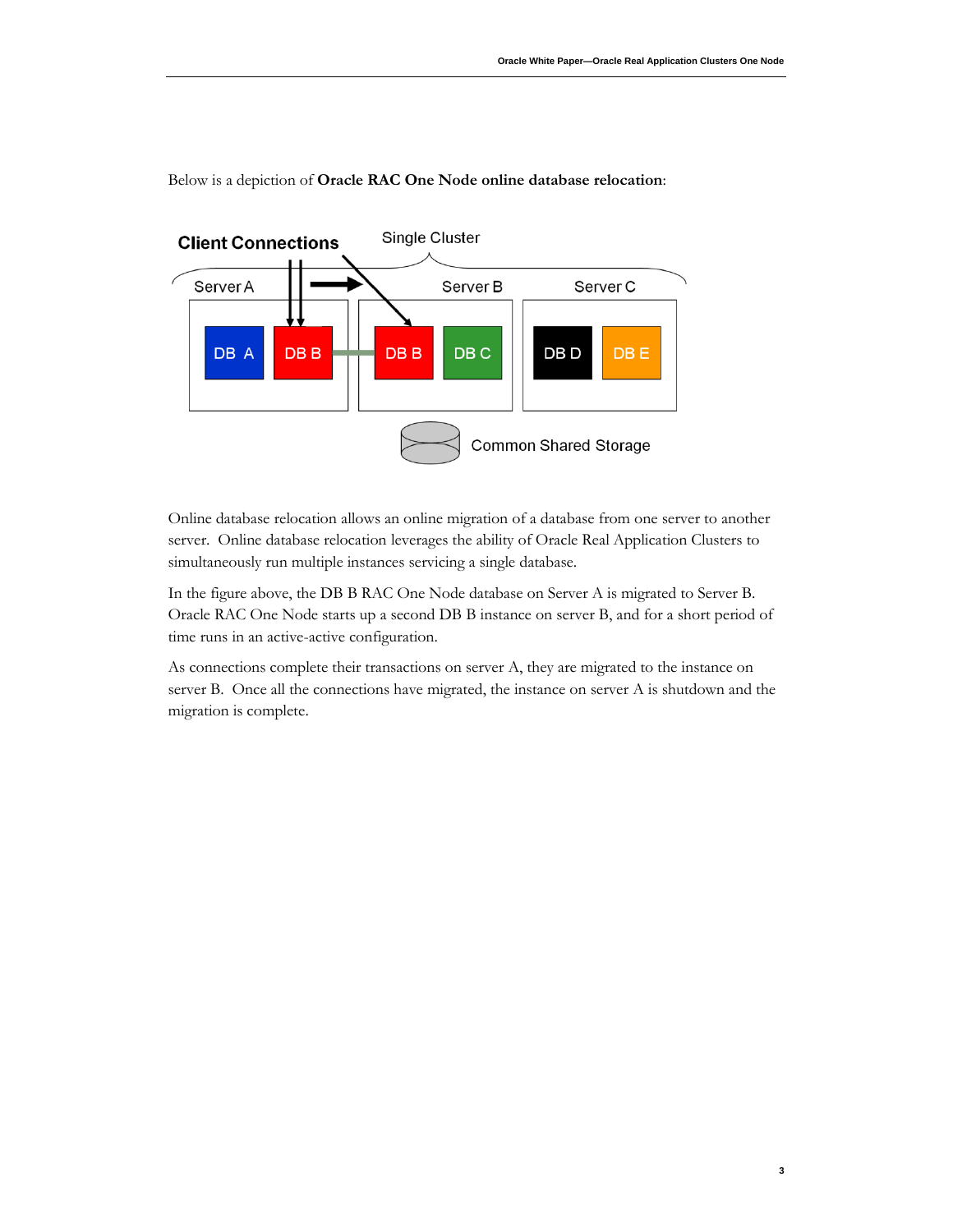## <span id="page-5-0"></span>"Always On" Single-Instance Database

Oracle RAC One Node combines online database relocation, shared storage, and a clustered infrastructure to provide powerful availability features. Taken together, these features make Oracle RAC One node the always on single-instance database.

#### <span id="page-5-1"></span>Online Storage and Server Migration

## **Online migrate from one generation of servers and storage to another no downtime required.**

Online database relocation enables customers to online migrate from one server to another. These servers may not be identical – in the case of a server upgrade, you may move from one processor generation to another. Online database relocation enables online moving a database from one generation of servers, to the next, without downtime. RAC One Node uses Automatic Storage Management (ASM) to store and manage database files. ASM supports online migration of database files from one set of disks or LUNs to another, even if in a different array. Thus, RAC One Node databases support online storage upgrades as well.

#### <span id="page-5-2"></span>Online Maintenance

### **A unique feature of Oracle RAC One Node is the ability to do online maintenance for both database and operating system.**

RAC One Node administrators can online migrate the databases off the server to a spare server, and then perform all types of maintenance on the idle server, including hardware maintenance, OS upgrades, OS patches, and database patches. With online database relocation, a new database instance is created on a new server (running in a different operating system), and work is online migrated to the new instance. Thus, the old OS and database home remain on the former host server, and can be upgraded (OS) or patched.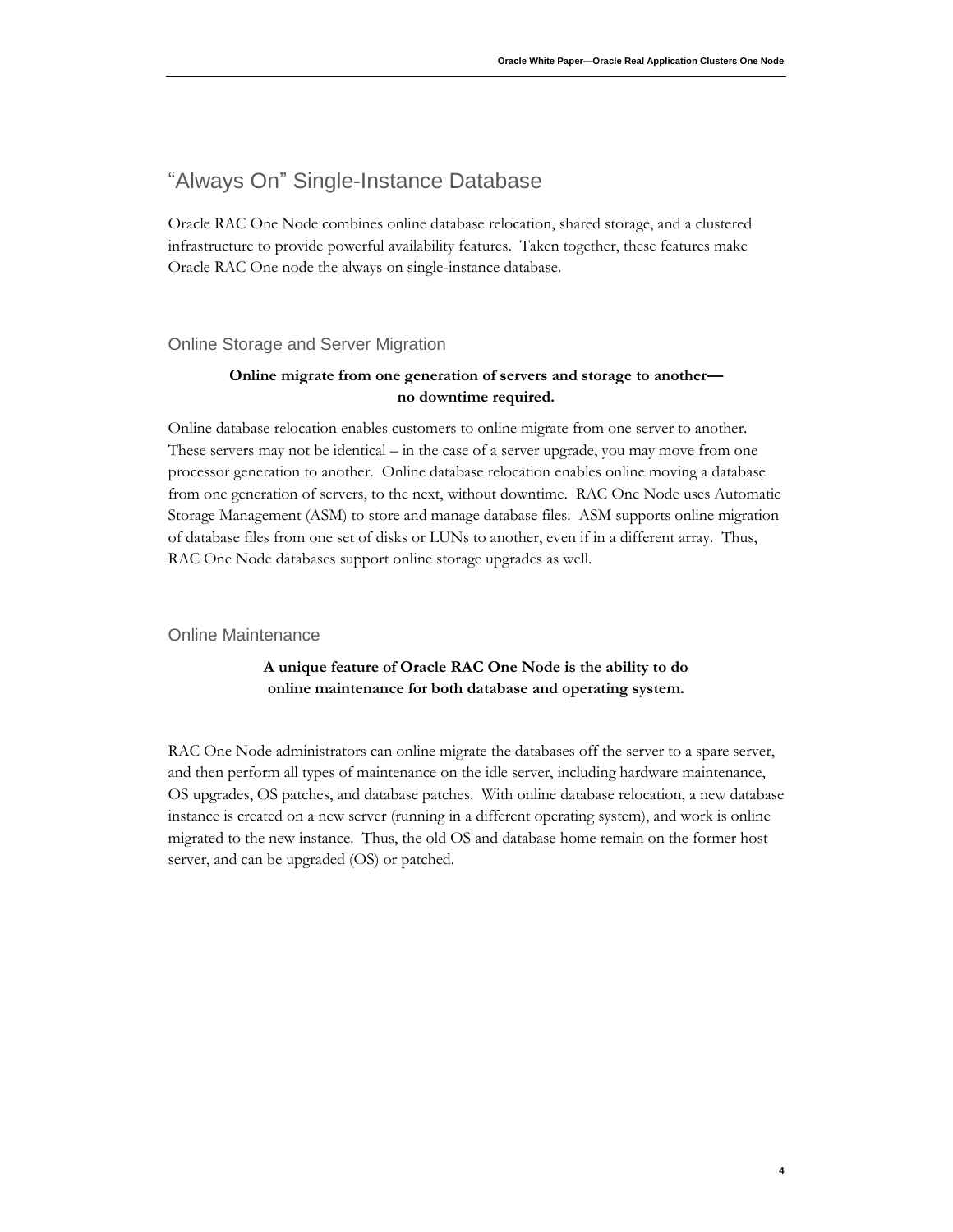

The figure above depicts a RAC One Node deployment after using online database relocation to move database B from server A to server B. After the migration, the database binaries that had hosted the instance formerly running on server A remain available for patching. Once patched, database B can be migrated via online database relocation back to server A.

Because online database relocation supports migration between instances at different patch levels, the operation is completely online and requires no disruption to end users. Similarly, online database relocation can be used to move all databases off a node in preparation for an online OS upgrade.

#### <span id="page-6-0"></span>Enhanced Protection from Failures

## **Oracle RAC One Node responds to both server and database failures with unattended cluster failover that relocates the impacted database service.**

Below is a depiction of Oracle RAC One Node failover. In scenario, Server B failed and database instance DB C that was running on Server B is started on Server C.

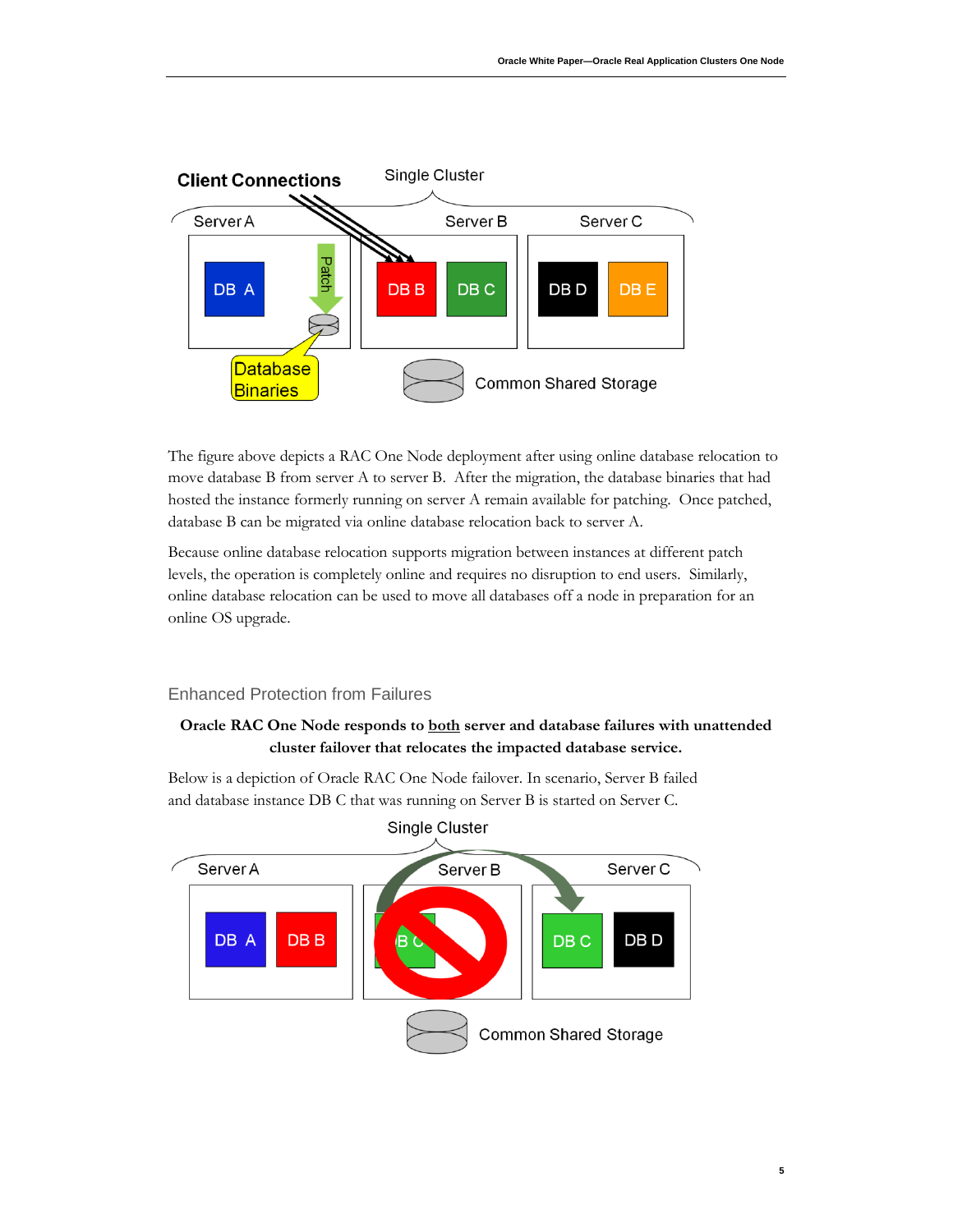Oracle RAC One Node is integrated with Oracle Clusterware which monitors the health of the database and ensures database service availability. In the event of a failure, Oracle RAC One Node will detect the failure and either restart the failed database, or fail it over to another server.

Comparable to other 3rd-party cold failover solutions from vendors like HP, IBM, and Symantec, Oracle RAC One Node cold failover ensures unattended recovery from failures, with full services restored within 5 to 30 minutes. It is ideal for those applications that can tolerate short periods of downtime, but cannot tolerate waiting for an administrator to detect the problem and restore services.<sup>1</sup>

## <span id="page-7-0"></span>Better Server Consolidation

Virtualization has become a hot topic in the IT industry (See Box 1). With Oracle RAC One Node, Oracle now provides a more sophisticated form of virtualization developed for database operations that improves upon the benefits of virtualization, and provides additional unique value. It enables better server consolidation, enhanced protection from failures, greater flexibility and workload management, and better online maintenance than VMs.

Moreover, RAC One Node runs on physical servers and does not suffer the performance handicap of virtual servers.<sup>2</sup> A database may incur high overhead running in many server virtualization environments due to their propensity to perform I/O and memory intensive operations—for such environments, running on physical servers will provide substantial performance improvements.

### **Oracle RAC One Node provides superior consolidation by leveraging the benefits of a shared operating system (OS).**

- One OS to install, configure, secure, patch, upgrade, backup, manage vs. multiple operating systems in a VM environment
- Resource efficiency of running one OS vs. multiple operating systems

<sup>1</sup> Customers who need sub-minute recovery should deploy their databases on multi-node Oracle Real Application Clusters (RAC). Oracle RAC provides the best possible availability and fastest recovery from failures.

<sup>&</sup>lt;sup>2</sup> Virtual servers always suffer a performance handicap vs. physical hardware. This is because CPU instructions must be translated in a virtual server, adding to CPU overhead.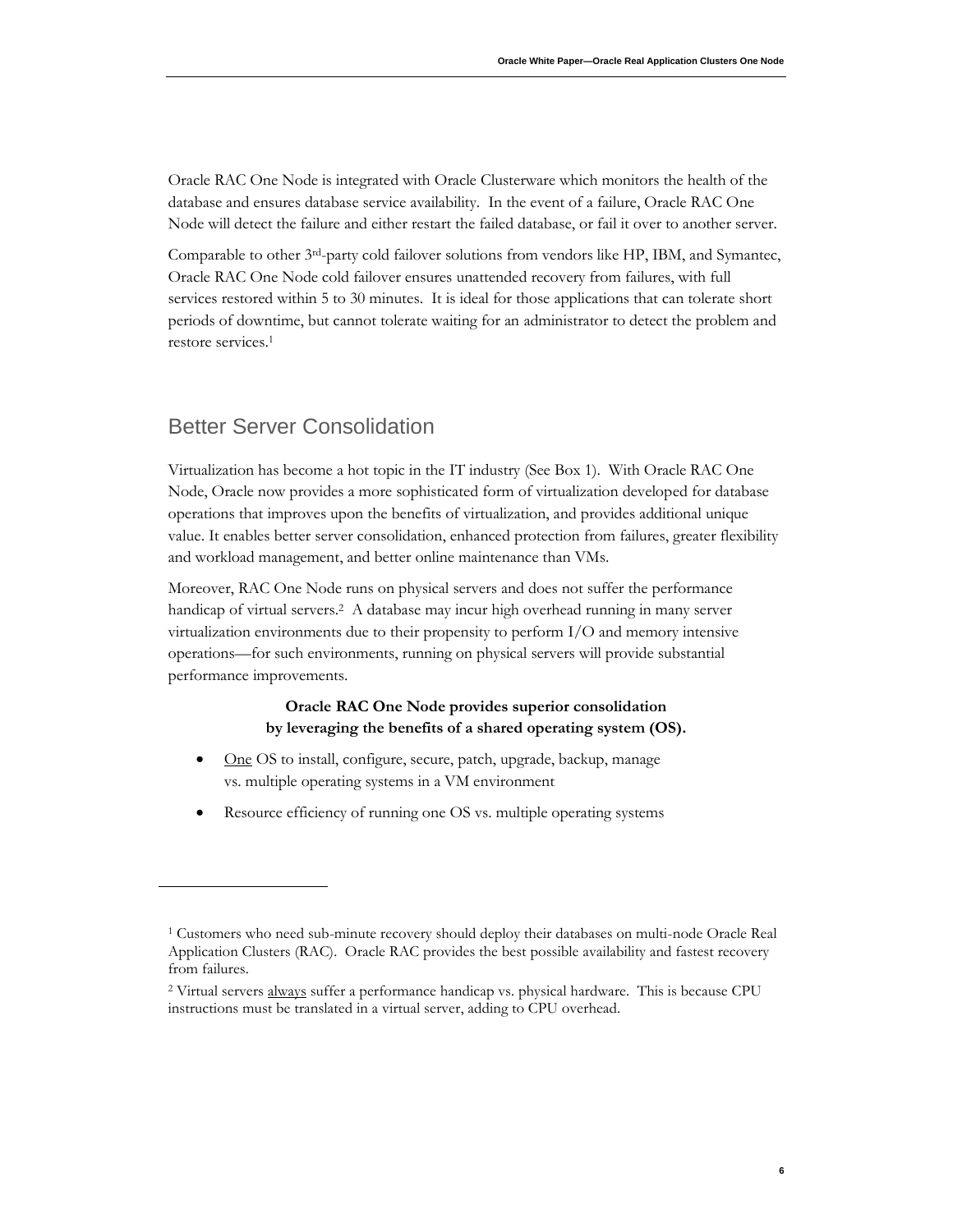Oracle RAC One Node's OS consolidation model presents the system administrator with a single OS (per server) to manage. In contrast, in a VM environment it is not unusual to have a dozen of operating systems installed on a single physical server, presenting the system administrator with a dozen operating systems to install, configure, patch, secure, upgrade, backup and manage.

Further, Oracle RAC One Node's shared OS consolidation only requires server resources (CPU, memory) to support one OS. This conserves server resources and enables running more databases on that server. On the other hand, virtual server environments run multiple guest operations systems on a given physical server. This model is more resource intensive and potentially reduces the number of databases that can be consolidated on a given server.

#### **BOX 1: Benefits of Server Virtualization**

Why is virtualization popular? By abstracting the physical resources from the software running on them, virtualization promises a more flexible and efficient IT environment. It provides a variety of easily attainable benefits that have a clearly measurable and understandable payback. It's easy to prove that the investment will have a positive ROI.

The most obvious benefits of virtualization are those associated with server consolidation, but more and more customers are leveraging the benefits of advanced features such as live migration and high availability. Oracle recognizes these benefits and provides its own server virtualization product, Oracle VM. Following is a summary of the key benefits driving interest in virtualization:

- **Server Consolidation**: Consolidating under-utilized servers into a single physical server can reduce the cost of servers, floor space, power, and cooling.
- **Protection from Failures**: Virtualization can be combined with monitoring capabilities that monitor the health of the virtual resource or the actual application and act to restart or relocate the workload in the event of a virtual machine failure.
- **Flexibility and workload management**: Virtualization makes it possible to migrate workloads between physical servers within a cluster, balancing load across all the server resources in the pool
- **Online Maintenance**: Migrating work off a physical resource allows administrators to perform maintenance on that physical resource without affecting users of the application.

Virtualization has become synonymous with Server Virtualization, but many different types of virtualization exist. Server virtualization, the simplest form of virtualization, can provide many of the above benefits, with varying degrees of utility.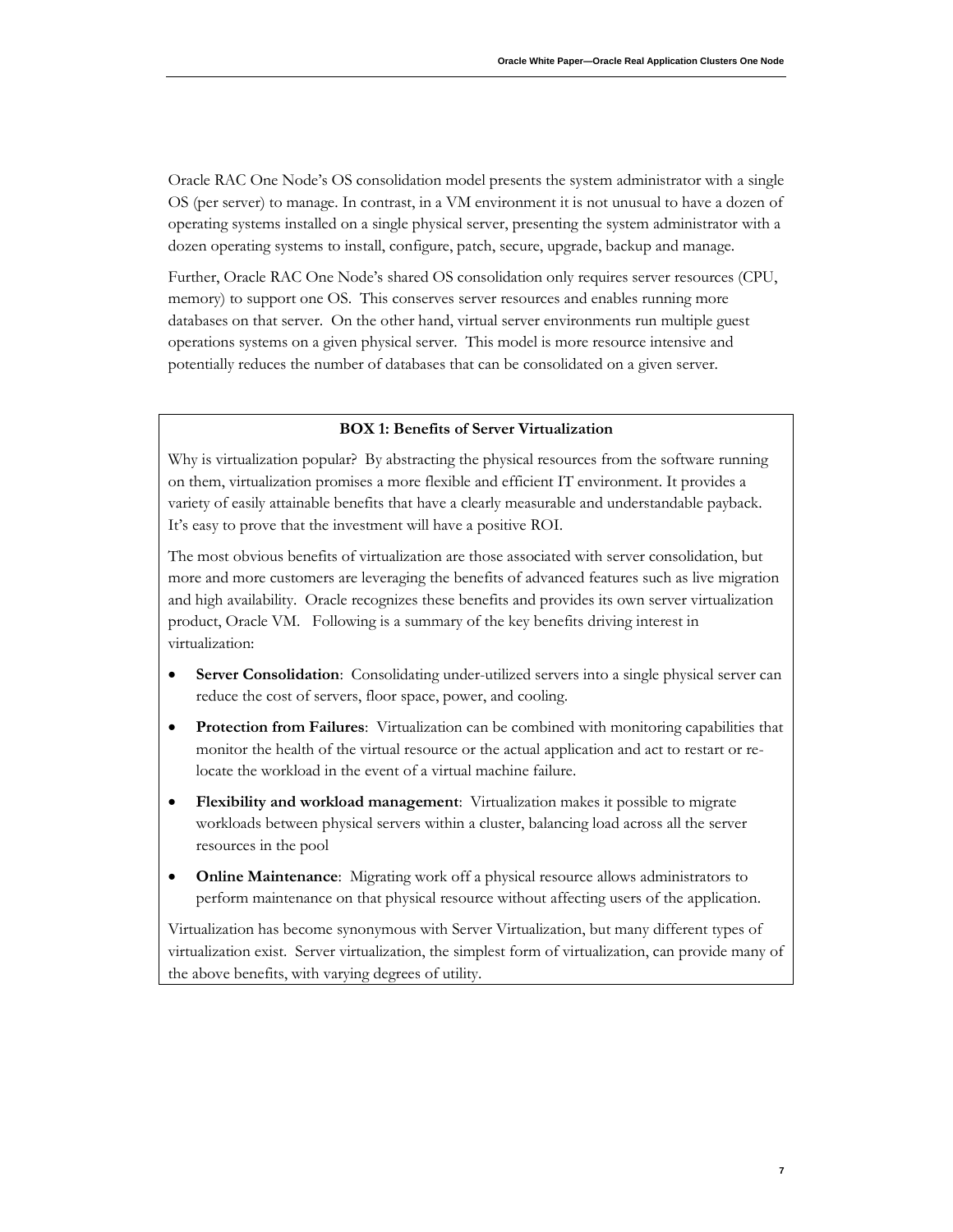

**Instance Caging**

Oracle Database 11g Release 2 Instance Caging feature provides resource isolation across databases. This feature helps deliver consistent service levels, without the overhead and inefficiencies of more cumbersome approaches. Instance Caging allows the administrator to limit the CPU used by an instance, preventing runaway processes in one instance from impacting others sharing that server. Should requirements change, the administrator can dynamically change the CPU allocation without taking the database offline. In contrast, VMs require a reboot when changing CPU allocation. More information on Instance Caging is available on Oracle.com.<sup>3</sup>

<sup>&</sup>lt;sup>3</sup> See: [http://www.oracle.com/technetwork/database/features/performance/instance-caging](http://www.oracle.com/technetwork/database/features/performance/instance-caging-wp-166854.pdf)[wp-166854.pdf](http://www.oracle.com/technetwork/database/features/performance/instance-caging-wp-166854.pdf)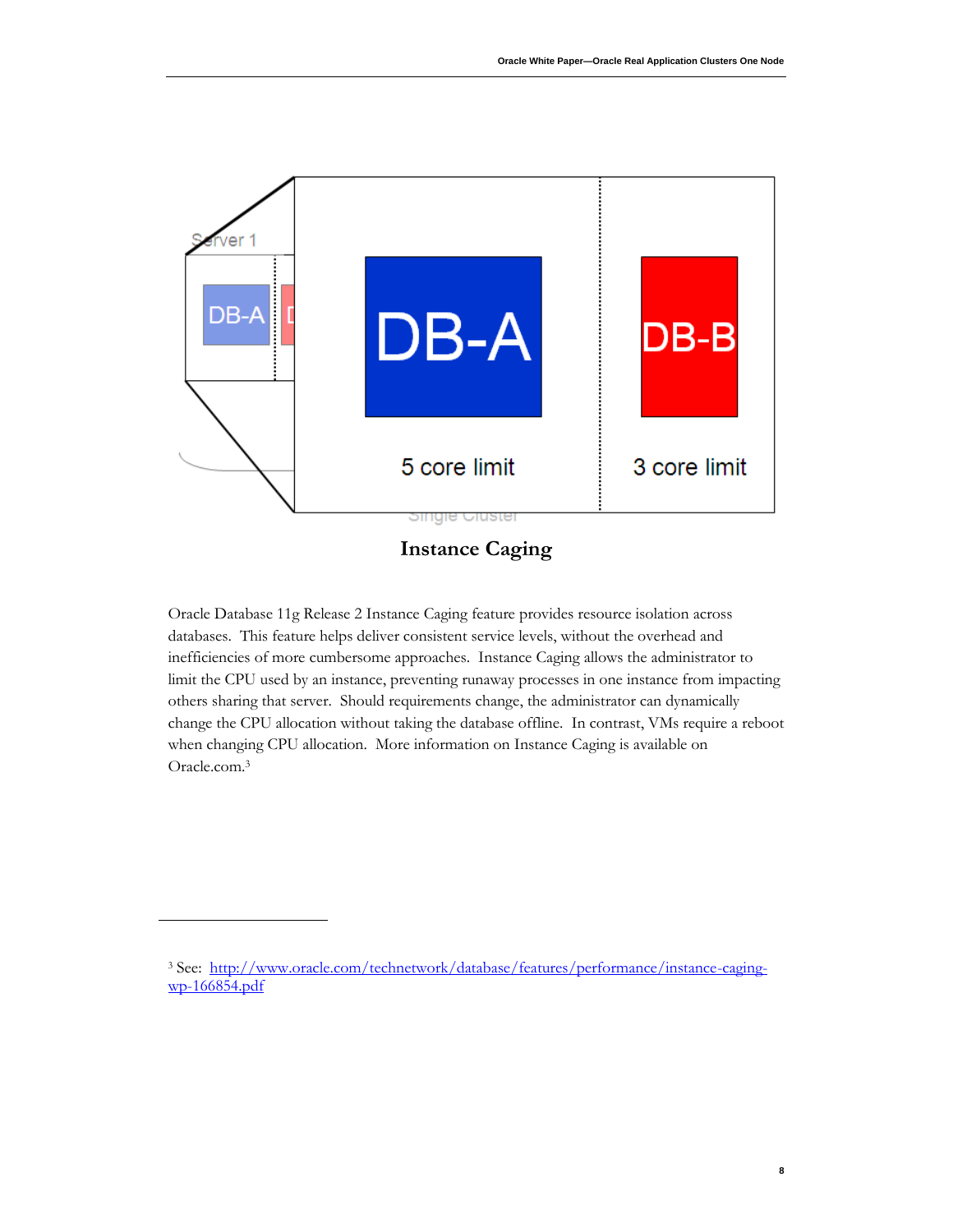#### <span id="page-10-0"></span>Greater Flexibility and Workload Management

### **Oracle RAC One Node's online database relocation feature allows a running instance to be migrated from one server to another without disruption of service.**

Online database relocation does not require quiescing the environment even when the system is running at peak capacity. VMs generally require the environment to be quiesced in order for medium to heavy database workloads to be moved from one server to another. This requirement does not apply for light workloads or demos.

When migrating a VM, the VM must mirror its complete memory state across a network to the target host, recreating the state of that machine. If the database in question is highly loaded and is actively changing blocks in its database cache, it is very difficult for the memory mirroring function to keep up with the rate of changes.

It becomes likely that the only way to successfully mirror the memory is to quiesce the source VM, mirror the memory, and then switch to the migrated VM. With online database relocation, highly loaded instances pose no problem, as the work is actually split between two servers during the migration. Oracle RAC One Node can therefore easily migrate even heavy workloads to another server.

**Online database relocation provides the ability to move between servers of different processor generations.** VM migration requires that the processors be identical – it's not sufficient that both processors be Intel or AMD. Both Intel (or AMD) processors must have exactly the same instruction set. Online database relocation supports migration to new processors (i.e., Nehalem), or even between different vendors (Intel and AMD).

#### **Oracle RAC One Node provides superior scale-up and does so without service**

**disruption.** VMs allow increasing the number of CPUs available to a database instance by moving it to a larger server. However, they require a reboot of the OS for the increased CPUs to take effect. Also, many VM solutions limit VM size to a limit that is rather low for a database server. With RAC One Node, the database automatically adjusts to the larger server and takes advantage of the additional CPUs – no reboot required. Also, there is no CPU limit for RAC One Node.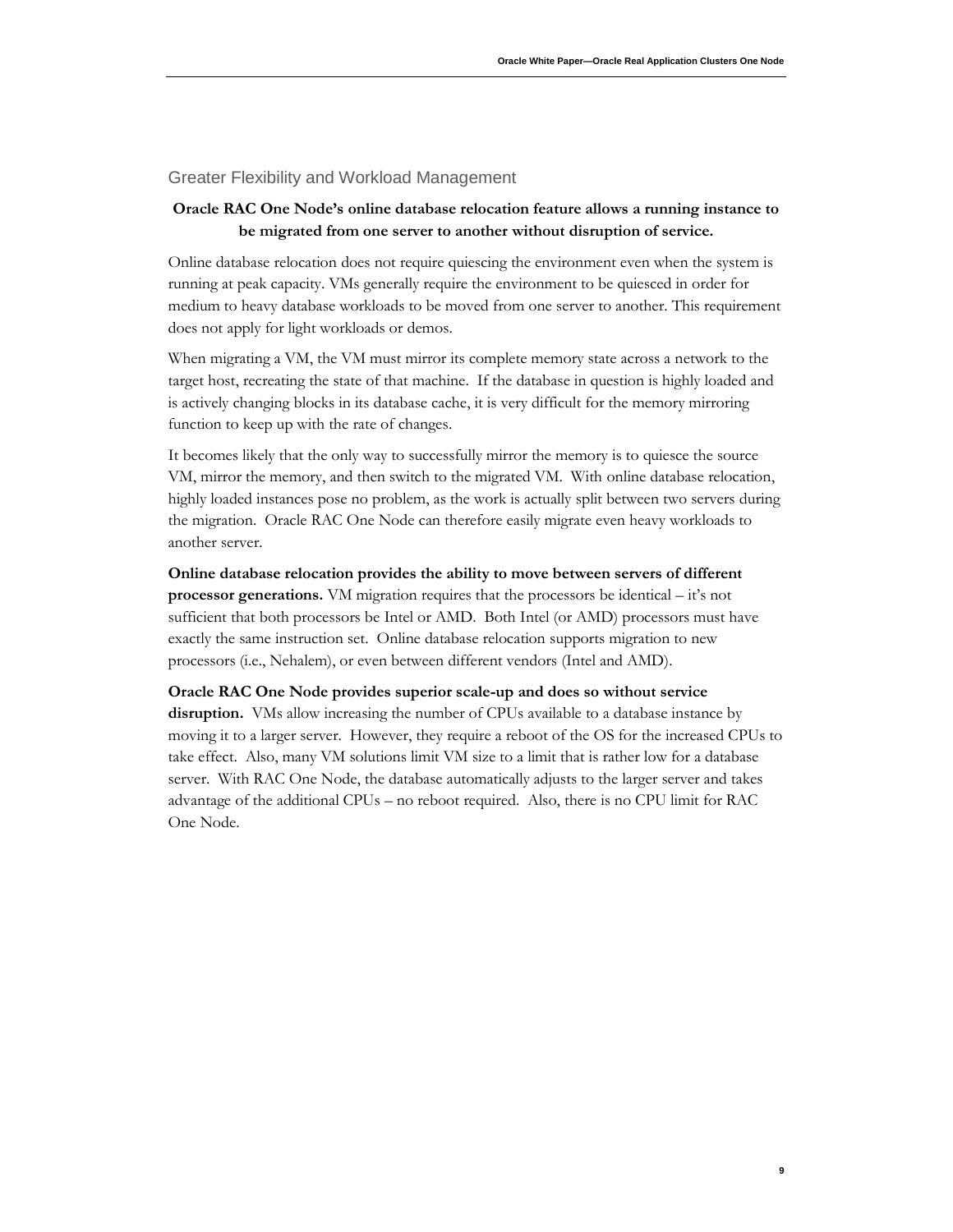<span id="page-11-0"></span>Improved Availability

#### **Oracle RAC One Node provides better protection from failures than VMs.**

Oracle RAC One Node monitors the health of the database running in the virtual machine, ensuring it is able to perform work. If it detects a failure, it restarts or fails over the database. Server virtualization-based HA solutions simply monitor the health of the VM. If the application (database) running in the VM fails, the it will not take action.

#### **Oracle RAC One Nods provides better support for online maintenance.**

Oracle RAC One Node online database relocation enables online maintenance of the physical server, the operating system and database. Server virtualization live migration only enables maintenance of the hardware. The operating system and database are migrated with the VM, and thus cannot be patched or upgraded.

## <span id="page-11-1"></span>Enhanced Server Virtualization

## **Oracle RAC One Node can improve availability and flexibility of servers running in virtual machines.**

Although Oracle RAC One Node improves upon many of the benefits of VMs, it can be utilized as a complementary technology to Oracle VM. Oracle RAC One Node is fully supported in Oracle VM environments—any node in the cluster could be an Oracle VM virtual machine. This extends the technology to some interesting use cases.

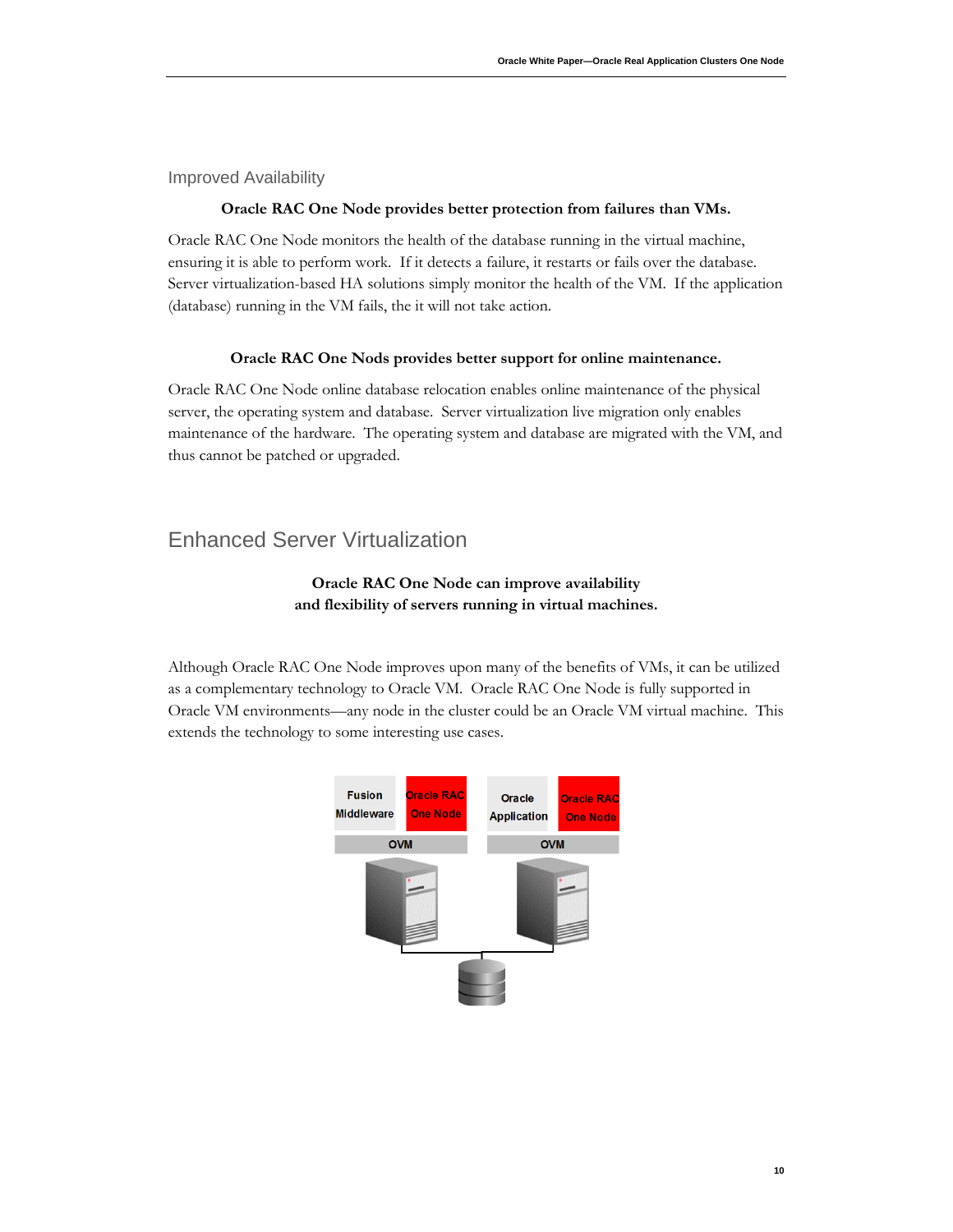- **Mixed database and other workload environments**: Combining VMs and Oracle RAC One Node allows you to create a flexible environment for mixed workloads, where only some virtual servers are hosting databases on a given node.
- **Improving high availability of Oracle Database in a Virtual Machine**: Running Oracle RAC One Node inside VM extends the superior HA characteristics of Oracle RAC One Node to a database running inside a VM. Oracle RAC One Node will monitor the health of the database, not just the VM, and online patching and upgrades will eliminate the need for planned downtime.
- **Online Upgrading a Single Physical Server**: If you only have a single physical server, combining RAC One Node and two virtual machines on the one physical server, enables you to online upgrade or patch your environment by using online database relocation. This is accomplished by migrating the database to a temporary virtual server for the maintenance period.

# <span id="page-12-0"></span>Test and Development Platform for Oracle RAC

#### **Oracle RAC One Node can reduce test and development costs for RAC applications.**

Oracle RAC One Node makes an ideal test and development platform for applications that will run against a full RAC database. Oracle RAC One Node utilizes the same architecture and code base as full RAC. Thus, software developers and testers can develop and test their application code in an environment that is identical to RAC, albeit on a single-node. Once development and functional testing are complete, the application can be moved to servers licensed for full RAC for final multi-node testing. Industry studies suggest customers have 3-5 test and development servers for each production server. Because Oracle RAC One Node licenses are less than half the cost of full RAC licenses, this strategy can dramatically reduce license costs for test and development.

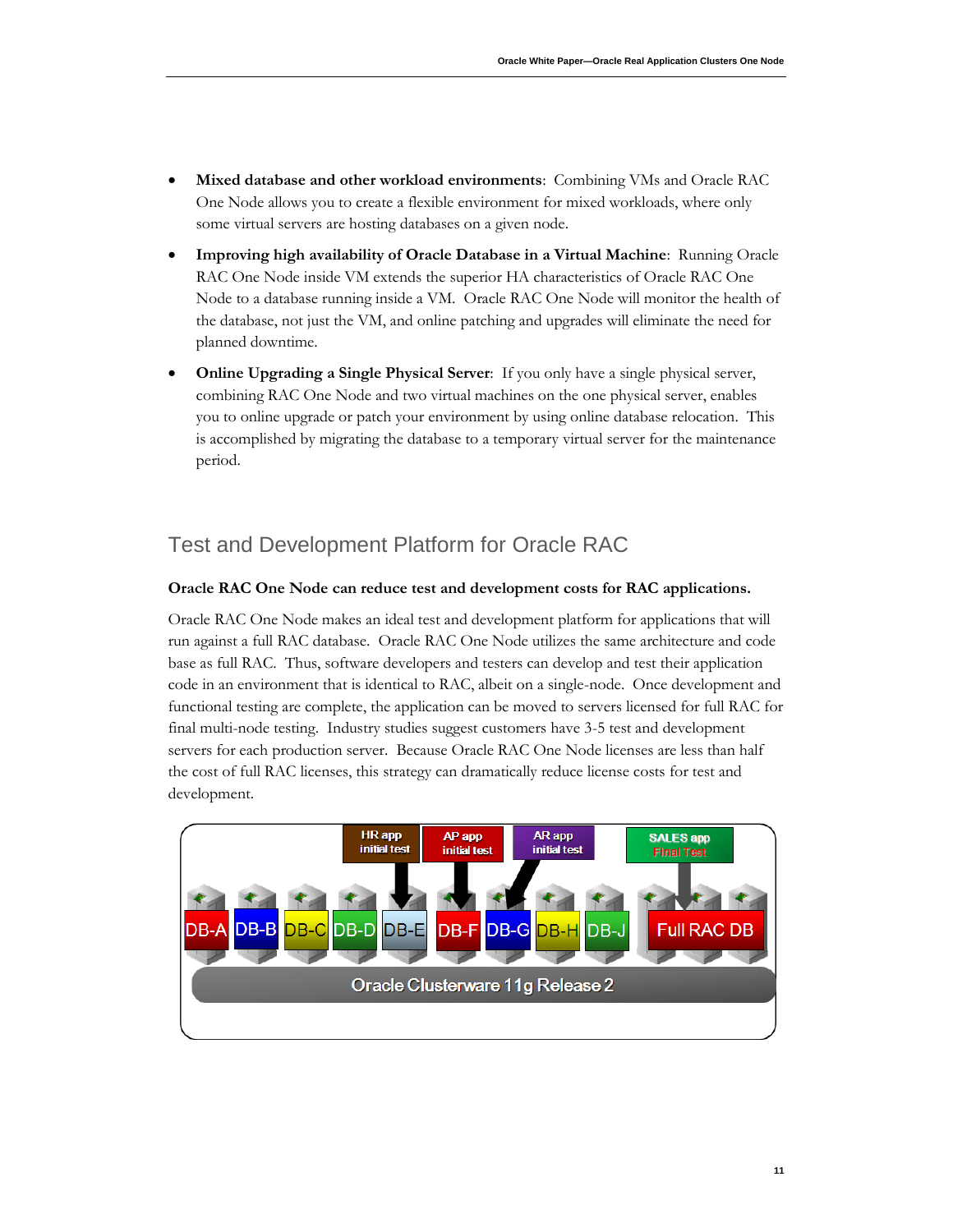# <span id="page-13-0"></span>Other Unique Benefits of Oracle RAC One Node

There are additional benefits that are unique to Oracle RAC One Node. These include:

- **Storage Virtualization**: Oracle RAC One Node provides storage virtualization via a feature called Automatic Storage Management (ASM). ASM virtualizes all the storage presented to the database and automates management and tuning and seamlessly handles storage reconfigurations either due to disk failure or disk add/drop events. VMs do not provide storage virtualization.
- **Storage Consolidation**: Further, ASM increases storage utilization via a feature called storage "pooling", where all the databases on a single server (or cluster) running Oracle RAC One Node share a single storage pool. Database disk IO is always in tune since ASM ensures that IOs are always balanced across all spindles – i.e. avoid hotspots. Free disk space is managed centrally vs. being fragmented across multiple local storage pools. VMs do not provide storage consolidation.
- **Non-disruptive scale-out**: Oracle RAC One Node can be online upgraded to Oracle RAC (with appropriate license) in order to scale beyond one server. Over time, applications may not only grow their workload, but may also become business critical. Should an application eventually require the enhanced availability provided by Oracle RAC, or scalability beyond a single physical server, Oracle RAC One Node can be upgraded to Oracle RAC with no downtime or disruption. VMs do not support scale-out period.
- **Standardized Operating Model**: By running a combination of Oracle RAC One Node and Oracle RAC (for scale-out databases), customers can embrace a single database deployment model – i.e. tools, IT processes, custom scripts, etc. – across all operating systems. This helps streamline IT, reduces education and redundant work, confusion and possible human error.
- $\bullet$

## <span id="page-13-1"></span>**Conclusion**

Oracle RAC One Node is the always online single-instance database. It provides features to avoid both unplanned and planned downtime. Oracle RAC One Node improves on VM benefits and overcomes its limitations. Those customers looking to reduce server footprint, improve availability, better manage workloads, reduce maintenance outages, streamline database management, or ramp to multi-node Oracle RAC will find that Oracle RAC One Node an ideal solution for their databases.